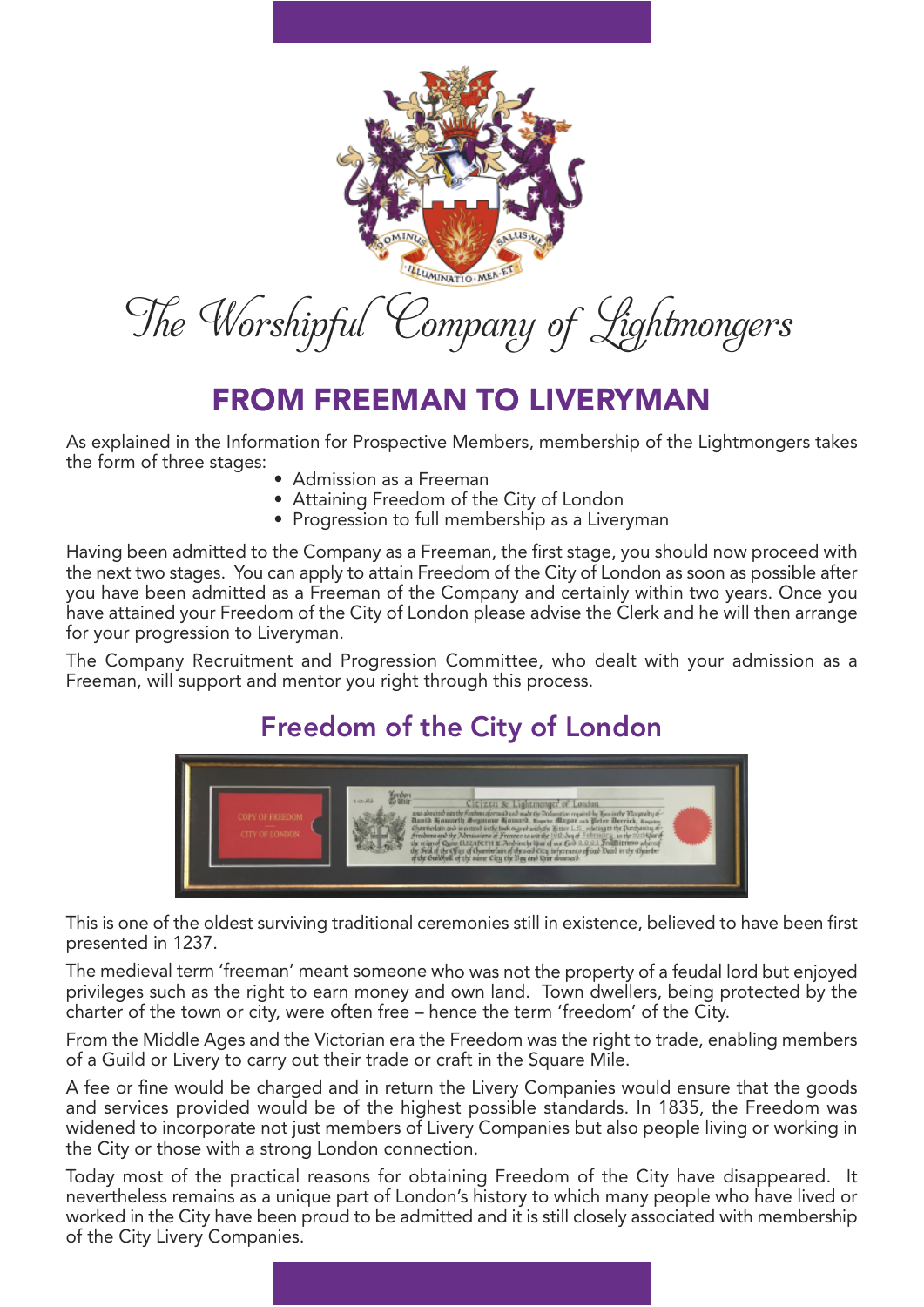### Attaining your Freedom of the City of London

### Application

To apply for Freedom of the City as a Freeman of a Livery Company is, in the vast majority of cases, known as applying by 'redemption'. In particular circumstances it is also possible to apply by Patrimony or by having served as an apprentice with the Company.

You must contact the Chamberlain's Court, which you can do by either email or telephone, stating that you are applying by 'redemption' (or Patrimony or as a Company apprentice):

Email: chamberlains.court@cityoflondon.gov.uk Telephone: 020 7332 3055 or 020 7332 1008

The Chamberlain's Court is open weekdays 10.00am to 3.30pm

You will need to make two separate personal visits to the Chamberlain's Court at the Guildhall. The first to attend the Chamberlain's Court for an 'application visit'. To this you would take a number of documents supporting the application, which you would be advised about, as well as the payment for the Freedom Fine (or fee) of £100 in cash or cheque payable to "The Chamberlain of London".

You are eligible for Freedom of the City if you are above the age of eighteen years; not an un-discharged bankrupt and not having been convicted of a criminal offence. Applicants need not disclose convictions that are spent under the Rehabilitation of Offenders Act 1974. If in doubt check with the Chamberlain's Court.

Documents required for this application visit are:

- Livery Company Freedom Certificate or photocopy;
- Full Birth Certificate/Adoption Order. A full Birth Certificate shows the names of parents and exact place of birth; a short one does not. It can be obtained from the General Register Office or local office where your birth was registered;
- A woman using a married surname should take their Marriage Certificate/divorce order;
- If you are using a name other than that registered on birth/adoption/marriage certificate you should take an official document showing changes e.g. change of name deed, passport or drivers licence.

Certified translations are required of documents not in the English language.

All documents apart from the Company Freedom Certificate are returned immediately. It is advised therefore that you also take along a photocopy of your Company Freedom Certificate.

If your name is on the Ward List (City of London Electoral Roll) there is no fee and only one appointment at the Chamberlain's Court is required, but you must state 'Ward List" when making your appointment.

Should you have any queries concerning your application for the Freedom of The City of London, you should contact the Chamberlain's Court on the details shown above.

Once your application visit has occurred your application (unless a Ward List application) will be submitted to the next Court of Aldermen for approval. Your attendance is not required at that. Subject to approval you will receive a letter from the Clerk of the Chamberlain's Court inviting you to make an appointment for your Freedom of Admission Ceremony.

#### The Freedom Ceremony

The second personal visit is for the Freedom ceremony, which takes place in the Chamberlain's Court at Guildhall. This is usually conducted by the Clerk of the Court or his Assistant. They take place each working date between the hours of 10.00am and 3.30pm. Friends and family, including children, are most welcome and although there is no special dress code, it would be sensible to dress smart but not formally, such as a suit for men or dress for ladies, to reflect the special nature of this event.